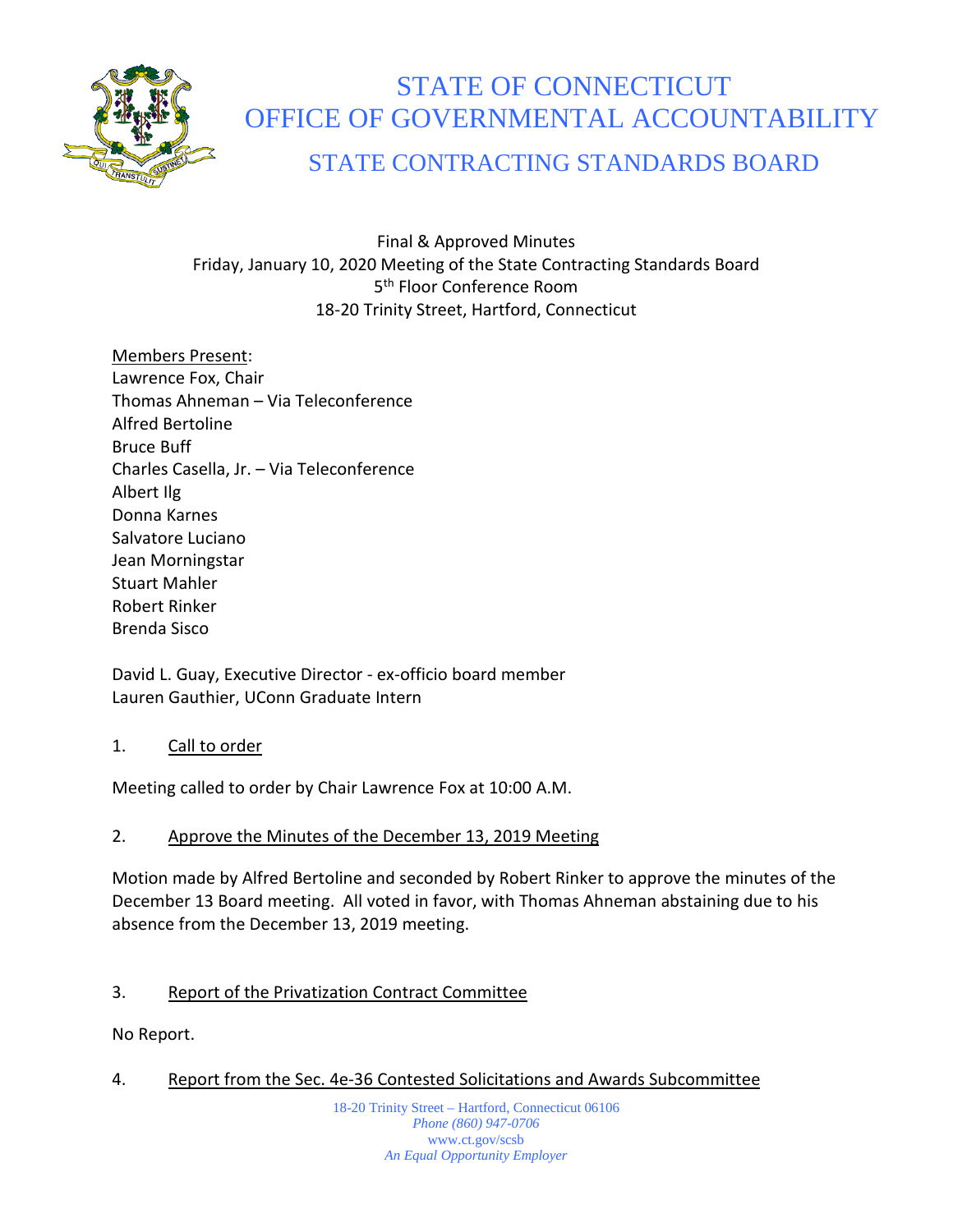Section 4e-36 Contested Solicitations and Awards Subcommittee Chair Robert Rinker reported that on January 6, 2020, the Board received a notice of a post-award contest from UnitedHealthcare/Oxford regarding an RFP for administration of the State's medical benefits plan. The Office of the State Comptroller acting through the Health Care Cost Containment Committee informed UnitedHealthcare/Oxford a notice of non-award on December 23, 2019. Following the receipt of the contest, the Office of the State Comptroller notified state employees on or about January 7, 2020 that Anthem was selected as the sole vendor pending successful completion of negotiations. Previously, Anthem and UnitedHealthcare/Oxford were the two vendors. The new contract is to be effective July 1, 2020.

The contest filed by UnitedHealthcare/Oxford was out of abundance of caution regarding the timeframe to file the contest. Under our statute, the party filing the contest has fourteen days from when they knew or should have known of the facts giving rise to the contest. In this contest and at the time of the filing, the Office of the State Comptroller had not responded to UnitedHealthcare/Oxford's request for evaluation/scoring material and redacted proposals. The Office of the State Comptroller cited FOIA statute that allows it not to disclose this information while negotiations are ongoing with the winning bidder.

In a prior contest regarding the same RFP, UnitedHealthcare/Oxford made the claim that the disclosure of its proprietary pricing information made this RFP process unfair to them. Without going through the entire case again, the Subcommittee dismissed the case without prejudice. While we found there was risk of harm from the disclosure we did not find at that time actual harm from the disclosure. In the event the disclosure caused actual harm to the competitive process, our decision would allow UnitedHealthcare/Oxford to contest the outcome. In this current contest, UnitedHealthcare/Oxford again claims that the disclosure has harmed them, but also would want to supplement its contest once it received the request materials from the Comptroller's office.

The subcommittee has thirty days to render a decision from the time the contest was filed by UnitedHealthcare/Oxford. These timeframes are set in statute and does not allow any extension therefrom.

Chair Rinker seeks the Board's agreement to:

- 1) Have the Chair or the Executive Director to request legal counsel from the Attorney General's office for this matter.
- 2) Request from the Office of the State Comptroller a timeframe for completion of the negotiations and the release of the request information to UnitedHealthcare/Oxford. We need to this information in order to assess the subcommittee's ability to meet our 30-day statutory requirement to issue a decision.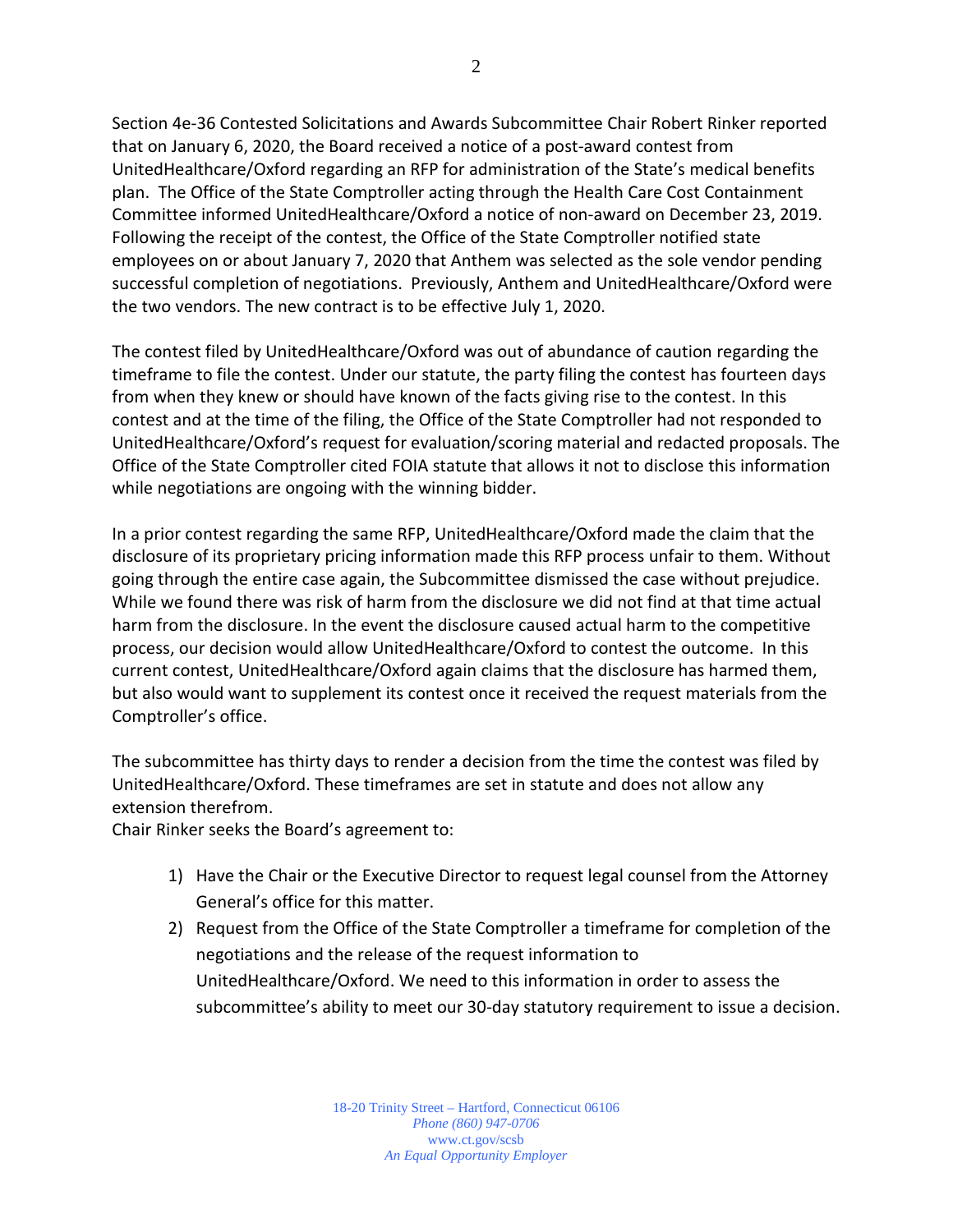Finally, Chair Rinker noted that the subcommittee does not have the authority requested by UnitedHealthcare/Oxford in its remedy. It is Chair Rinker's belief that any relief sought regarding this contract rests with the Board under C.G.S. Section 4e-40.

Executive Director Guay agreed to request legal counsel from the Attorney General and communicate with the Office of the State Comptroller.

# 5. Work Group Reports

# a. Report from Audit Work Group

Audit Work Group Chair Thomas Ahneman reported that the Audit Work Group met this morning and reviewed three draft Audit Compliance Reports.

Chair Ahneman noted that six draft FY 18 Audit Compliance Reports are before the Board today for review and approval.

Motion made by Robert Rinker and seconded by Salvatore Luciano to approve the draft FY 18 Audit Compliance Report of the State Elections Enforcement Commission. All voted in favor.

Motion made by Robert Rinker and seconded by Alfred Bertoline to approve the draft FY 18 Audit Compliance Report of the Department of Consumer Protection. All voted in favor.

Motion made by Robert Rinker and seconded by Salvatore Luciano to approve the draft FY 18 Audit Compliance Report of the Department of Agriculture. All voted in favor.

Motion made by Robert Rinker and seconded by Alfred Bertoline to approve the draft FY 18 Audit Compliance Report of the Teachers' Retirement Board. All voted in favor.

Motion made by Robert Rinker and seconded by Alfred Bertoline to approve the draft FY 18 Audit Compliance Report for the Office of State Ethics. All voted in favor.

Motion made by Robert Rinker and seconded by Alfred Bertoline to approve the draft FY 18 Audit Compliance Report for the Department of Rehabilitation Services – State Unit on Aging. All voted in favor.

# b. Data Analysis Work Group

Data Analysis Work Group Chair Alfred Bertoline reported that a meeting with representatives of the Office of Policy and Management has been set for January 21, 2020.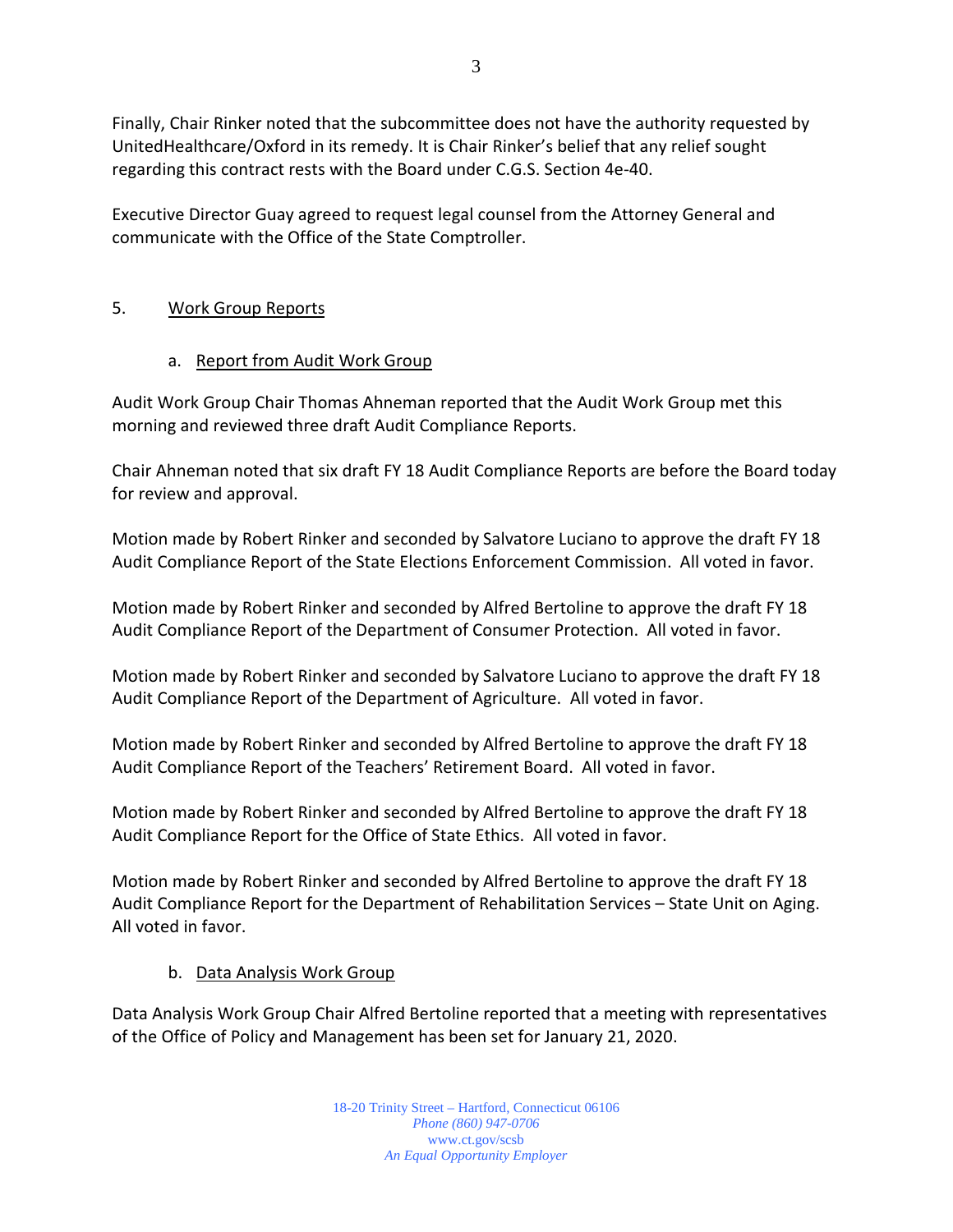## 6. Report of Special Committee on Dillon Stadium contracts

Chair Fox reported the Committee would be meeting directly after the meeting today.

## 7. Report on Statutory concern, notes and possible suggested fixes

Executive Director Guay introduced the report from University of Connecticut Graduate Intern Lauren Gauthier. As an agreed upon project she was asked to provide her opinion of the Statute based upon her experiences with the Board.

To: Members of the State Contracting Standards Board; Executive Director David Guay From: Lauren Gauthier, Graduate Intern Date: January 10, 2020 Re: Report on issues of statutory concern, notes and suggestions

Chapter 62, Section 4e of the Connecticut General Statutes establishes and empowers the Connecticut State Contracting Standards Board with oversight authority of certain contracting and procurement functions of state agencies. Included in the provisions are at least 49 subjects which the Board is to create and implement regulations for (see Table 1). Some of these subjects have regulations provided by the Department of Administrative Services, and some functions are being provided for by the Office of Policy and Management, however, the majority of these mandated regulations still need to be created and implemented.

Of primary statutory concern are inconsistencies and ambiguities in current language. Over the course of 2019, there were several cases brought to the Board that revealed weaknesses in the mechanisms provided in Chapter 62 Sections 4e-10, 4e-16, and 4e-36.

#### Section 4e-10

As recommended by the Board in its 2019 Findings and Recommendations report, current state components that are not under the purview of the State Contracting Standards Board need to be brought in line with the rest of the state. Section 4e-10 requires the Board to develop such language as to incorporate the state system of higher education, quasi-publics, and municipal processes utilizing funds from the state. Recent insufficiencies in practices by several quasi-publics have been brought to light that underscore the need to have these agencies, which utilize taxpayer money and incur debt on behalf of the state, to be subject to the objective oversight that the Board provides. Due to the urgency of the quasi-public situation, and the current understaffing of the Board, I would recommend that the statutory language development prioritizes the quasi-public agencies before tackling other units named in Section 4e-10.

## Section 4e-16

Section 4e-16 covers new privatization of state services, and outlines the process by which a state agency must apply to the Board in cases where certain cost savings targets are not being met, or where there is a contestation of the proposed privatization. In 2019, the Department of Corrections needed to provide pharmaceutical services to inmates, and issued a request for proposals detailing the services required. The UConn Health employee union unit asked the Board to review the privatization, contested the privatization of these services. The Department of Corrections held that because the services had been privatized prior to UConn Health taking over in the 1990s, this was not a new privatization case and should not be subject to Board approval. This case highlights the need to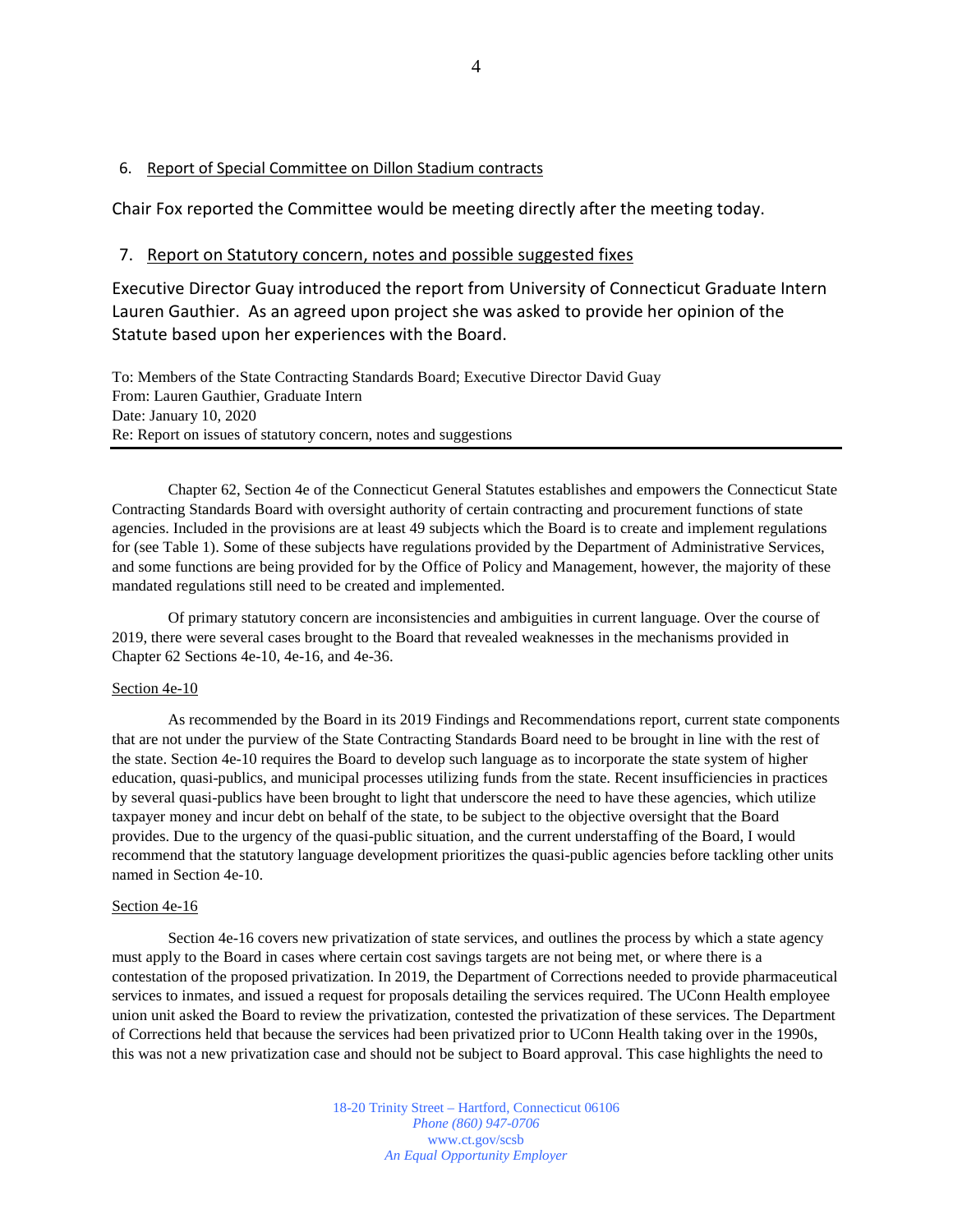clearly define when privatization of services is considered "new." I would recommend that the Board adds clarifying language into Section 4e-16 regarding the definition of privatization.

Section 4e-16 could be improved by way of statutory language change by clarifying the requirement of a transition plan for reemployment and retraining of employees displaced by privatization of state services in subsection  $(d)(6)$  or amending the language to have the state contracting agency work with or have the Department of Administrative Services create such a plan. State agencies are currently facing hardships in staffing and may not be able to sufficiently generate a reemployment or retraining plan, thus causing contract awards that may either not achieve full potential cost savings, or preclude the agency from seeking such cost savings by privatizing a service.

The critical oversight function that the State Contracting Standards Board provides relies on agencies, bidders and contractors providing all necessary and relevant information in a cooperative and timely manner. As such, Section 4e-16(g) should be amended to include language compelling compliance of information transmittal by establishing a time frame and a measure to potentially reject a case due to reasons of insufficient information.

The automatic approval of a business case or contract based on the failure of the General Assembly to vote found in section 4e-16(i) should be reconsidered against the Board's charge to ensure cost-effective and transparent procurement processes.

Other fixes to Section 4e-16 can be done through the regulatory process, including but not limited to:

- defining significant policy reasons that would justify not achieving a ten percent cost savings as required by subsection  $(c)(2)$
- clarifying the process by which an agency must provide an opportunity for state employees to reduce costs of a proposed service privatization, and what the employee counter bid must provide, per subsection  $(c)(3)$
- updating and distributing templates for cost-benefit analyses, cost-effectiveness evaluations and business cases, per subsection (m)

### Section 4e-36

The Contested Solicitations Subcommittee recently issued a decision on a significant case regarding a statewide health insurance provider contract for state employees. One matter argued by counsel of the State was the trigger of the reporting timeline is based on language requiring a potential bidder to notify that there was an issue when they "should have known facts", and the contesting bidder waited too long to begin the contestation process because they waited until they were *certain* of the facts. Amending the language to trigger the contestation timeline to be clearer about the intent of provision could help clarify future contestations, especially since the Board is bound to rule based on the procedural facts of the case.

#### Other Recommendations

Populating the Chief Procurement Officer position to the Board, as specifically required by the establishing language of Chapter 62 Section 4e-2 would immediately impact the efficacy of the Board and provide significant cost savings to the state. Other positions that would focus on auditing, training and coordination of state agency procurement practices would substantially help bring state agencies into compliance with state statute, increase transparency and promote cost efficiency to state contracting services. Such additional staff would allow the Board to fulfill its statutory mandates, assist OPM and DAS with their contracting and procurement tasks, increase compliance and transparency of state contracting agencies and modernize the state's procurement and contracting practices. Filling the Chief Procurement Officer position, and establishing positions for a Procurement Training Officer and a Procurement Auditing Officer should be aggressively pursued in the 2020 and 2021 legislative sessions.

The Auditors of Public Accounts released in December 2019 the third successive audit of Office of Policy and Management detailing issues and inconsistencies with Personal Service Agreements and contractor evaluations. The years audited covered the previous administration, however, the number of non-competitively bid contracts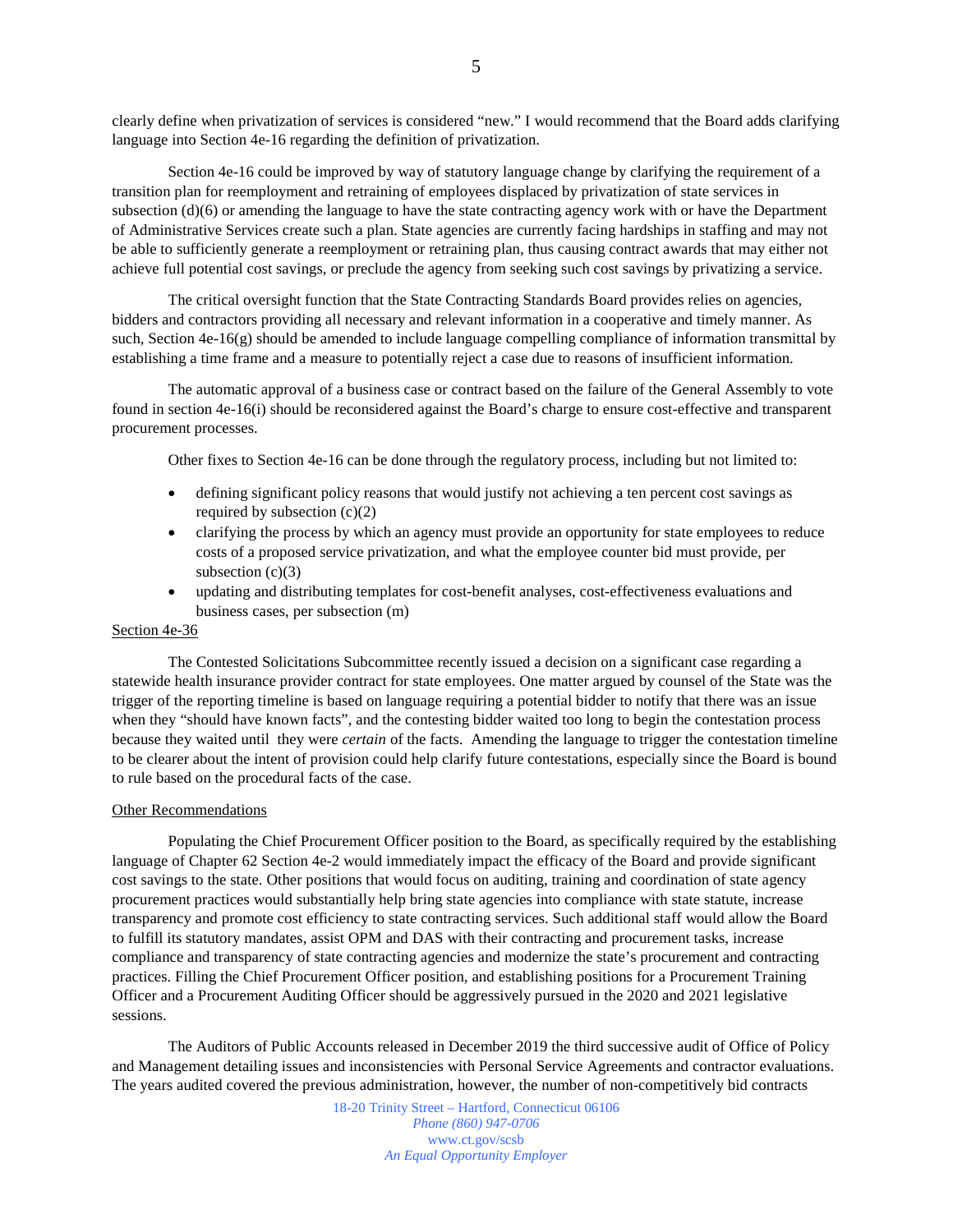remains high. Efforts are being made by the current administration to remedy this, however, the responsibility for the objective approval of waivers for Personal Service Agreements should be moved to the oversight and audit of the State Contracting Standards Board. The caveat to this recommendation would be that the Board would need to hire additional staff to help with this workload.

The State of Connecticut faces serious long-term financial challenges and would benefit from finding and achieving efficiencies in procurements and contracts, which account for billions of dollars of state funds every year. The enthusiastic nature of the current Board and the new administration can collaborate to put Connecticut on the leading edge of government procurement practices by modernizing information technology utilized by state agencies, clarifying and updating existing procurement statutes and regulations, and investing in the State Contracting Standards Board to provide the necessary regulation and oversight of state contracting agencies.

| <b>Chapter</b> | <b>Section</b> | <b>Brief Description</b>                                                                            | <b>DAS</b>  | Reference                                           |
|----------------|----------------|-----------------------------------------------------------------------------------------------------|-------------|-----------------------------------------------------|
| 62             | $4e-4(b)(1)$   | Delegation of procurement authority                                                                 | $\mathbf X$ | $4a-52-2$                                           |
| 62             | $4e-4(b)(2)$   | Prequalification, suspension, debarment and<br>reinstatement of prospective bidders and contractors | X           | 4a-100-2; 4a-<br>$100-3$ ; 4a-63-<br>$\overline{4}$ |
| 62             | $4e-4(b)(3)$   | Small purchase procedures                                                                           |             |                                                     |
| 62             | 4e-4 $(b)(4)$  | Procurement of perishables and items for resale                                                     |             |                                                     |
| 62             | 4e-4 $(b)(5)$  | Use of source selection methods concerning<br>procurement                                           |             |                                                     |
| 62             | $4e-4(b)(6)$   | Use of emergency procurements                                                                       | X           | $4a-52-20$                                          |
| 62             | 4e-4 $(b)(7)$  | Selection of contractors by processes w/o competition                                               |             |                                                     |
| 62             | 4e-4 $(b)(8)$  | The opening or reject of bids and offers, and waiver of<br>errors in bids and offers                | X           | $4a-52-8$                                           |
| 62             | 4e-4 $(b)(9)$  | Confidentiality of tech. data and trade secrets<br>submitted by actual or prospective bidders       |             |                                                     |
| 62             | 4e-4 $(b)(10)$ | Partial, progressive and multiple awards                                                            |             |                                                     |
| 62             | $4e-4(b)(11)$  | Supervision of storerooms and inventories, supplies                                                 |             |                                                     |
| 62             | 4e-4 $(b)(12)$ | Definitions and classes of contractual services and<br>procedures for acquiring such services       |             |                                                     |
| 62             | 4e-4 $(b)(13)$ | Conducting cost and price analysis                                                                  |             |                                                     |
| 62             | 4e-4 $(b)(14)$ | Use of payment and performance bonds                                                                | X           | $4a-52-6$                                           |
| 62             | 4e-4 $(b)(15)$ | Cost principles in negotiations, adjustments and<br>settlements                                     |             |                                                     |
| 62             | 4e-4 $(b)(16)$ | Identification of procurement best practices                                                        |             |                                                     |
| 62             | $4e-4(c)$      | Consistent application and implementing best practices                                              |             |                                                     |
| 62             | $4e-4$ (d)     | Recommendations for info. systems                                                                   |             |                                                     |
| 62             | $4e-4(e)$      | Guide for state procurement for state agency use                                                    |             |                                                     |
| 62             | 4e-4 $(f)$     | Assist in state agency procurement compliance                                                       |             |                                                     |
| 62             | $4e-4(g)$      | Train procurement officers for state agencies                                                       | $\mathbf X$ | $4a-52-2$                                           |
| 62             | $4e-4(h)$      | Review and certify each agency's procurement process                                                |             |                                                     |

### **Table 1: Mandated Regulations for the State Contracting Standards Board**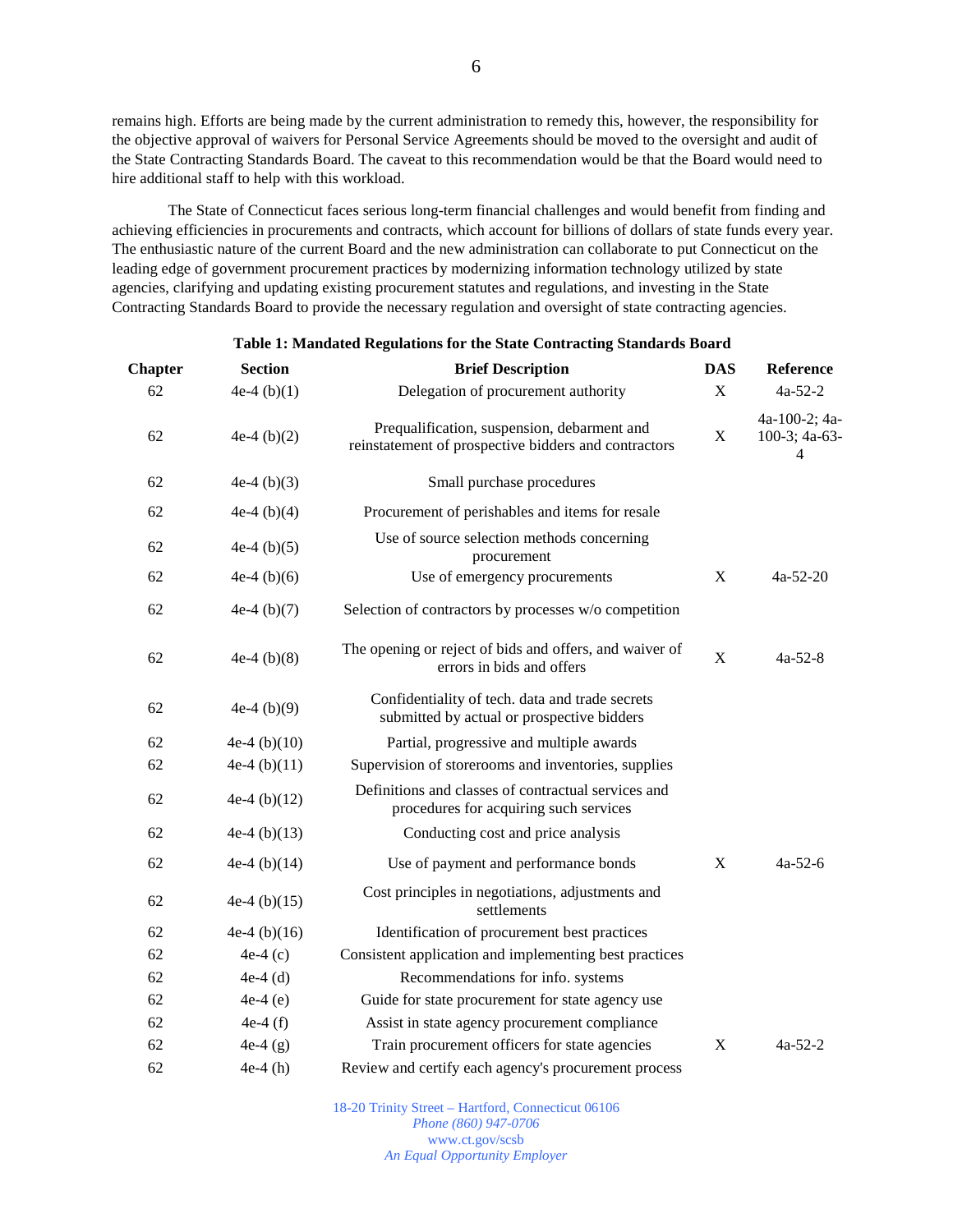| 62             | 4e-4 $(i)$     | Recertify each agency triennially                                                                      |            |                  |
|----------------|----------------|--------------------------------------------------------------------------------------------------------|------------|------------------|
| 62             | 4e-4 $(i)$     | Define contract reporting requirements                                                                 |            |                  |
| 62             | $4e-4(k)$      | Provide rec. to Gov & joint standing committee                                                         |            |                  |
| <b>Chapter</b> | <b>Section</b> | <b>Brief Description</b>                                                                               | <b>DAS</b> | <b>Reference</b> |
| 62             | $4e-6$         | Triennial audits and compliance reports                                                                |            |                  |
| 62             | $4e-10$        | Submission of legislation re: quasis, higher ed, etc                                                   |            |                  |
| 62             | 4e-11          | Adoption of procurements codes by constitutional<br>officers                                           |            |                  |
| 62             | $4e-14$        | Provisions for transparency of all state contracts by<br><b>SCSB</b>                                   |            |                  |
| 62             | $4e-18$        | Approval of DAS requisition system                                                                     |            |                  |
| 62             | $4e-20(a)$     | Regulations for invitations to bid                                                                     |            |                  |
| 62             | $4e-20(b)$     | Regulations for contracts > \$50,000 not competitively<br>bid                                          |            |                  |
| 62             | $4e-21(a)$     | Regulations for small purchase procedures <\$50,000                                                    |            |                  |
| 62             | $4e-22$        | Non-competitive award of contracts supply, service or<br>construction                                  | X          | $4a-52-15$       |
| 62             | $4e-23$        | Waivers for competitive bid or proposal requirements                                                   |            |                  |
| 62             | 4e-24          | Emergency procurements; threat to public<br>health/safety                                              | X          | $4a-52-20$       |
| 62             | $4e-26$        | Specifications for supplies, services and construction<br>req.                                         |            |                  |
| 62             | $4e-27$        | Use of cost-reimbursement contracts                                                                    |            |                  |
| 62             | 4e-28          | Submission of accounting system documentation by<br>contractors to state contracting agencies          |            |                  |
| 62             | $4e-41$        | Procurement of architectural and engineering services                                                  |            |                  |
| 62             | $4e-42$        | Bid security for certain competitive sealed bidding                                                    |            |                  |
| 62             | $4e-43$        | Regulations concerning errors and omissions insurance                                                  |            |                  |
| 62             | 4e-44          | Regulations concerning the procurement of consultant<br>services                                       |            |                  |
| 62             | $4e-45$        | Infrastructure facilities contract adjustments                                                         |            |                  |
| 62             | 4e-46          | Contract modifications, change orders and price<br>adjustments for construction contracts in >\$50,000 |            |                  |
| 62             | 4e-47          | 4e-18 thru 4e-45 applying to state system of higher ed                                                 |            |                  |
| 62             | 4e-48 $(c)$    | List of states that give in-state bid preference                                                       |            |                  |
| 62             | 4e-49          | Contracting procedures for the Metropolitan District of<br><b>Hartford County</b>                      |            |                  |

## 8. Discussion of upcoming Legislative Session

Discussion held on dates and deadlines for the 2020 Legislative Session. Discussion centered on the continued need for a staff.

9. Other Business